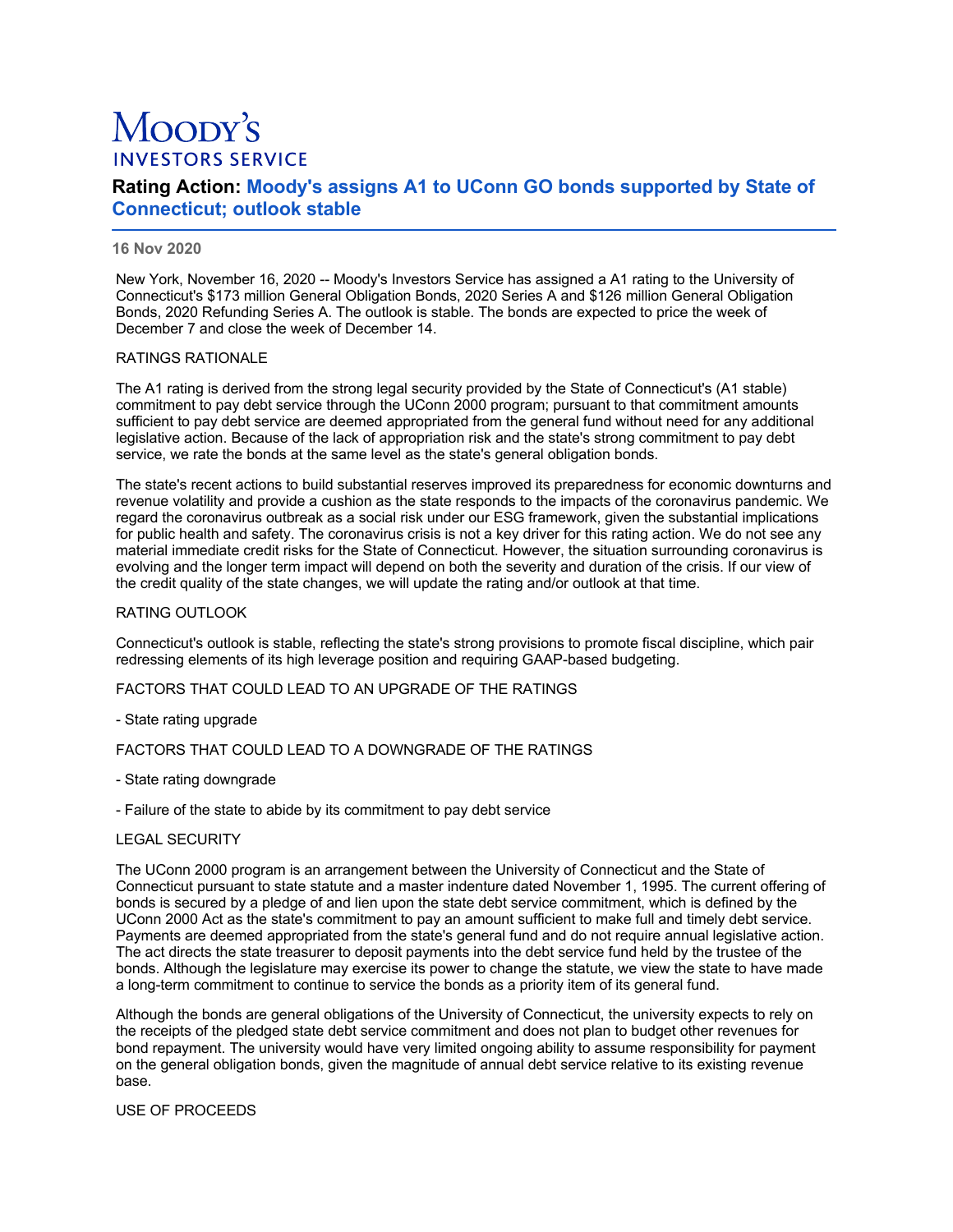Proceeds of the 2020 Series A new money issuance will be used for capital improvements to the university's facilities, part of the UConn 2000 Infrastructure Improvement Act. Proceeds of the Refunding Series A bonds, depending on market conditions, are tentatively planned to refund all or a portion of UConn 2000 program bonds issued in 2010 and 2011.

#### PROFILE

The State of Connecticut has a population of 3.57 million people located in the coastal northeastern US, bordered by Rhode Island (Aa2 stable), Massachusetts (Aa1 stable) and New York (Aa2 stable), with 618 miles of shoreline, according to the National Oceanic and Atmospheric Administration (NOAA). The state has a large and diverse economy with a gross state product of \$288 billion in 2019. It is the wealthiest state in the country with per capita income of nearly 137% of the US average.

The University of Connecticut was established in 1881 as one of the nation's nine colonial land grant colleges, and is Connecticut's flagship research and land grant university. UConn has its main campus in Storrs, four undergraduate regional campuses, the School of Law in Hartford, and the medical and dental schools at University of Connecticut Health Center's Farmington campus outside of Hartford.

#### METHODOLOGY

The principal methodology used in these ratings was Lease, Appropriation, Moral Obligation and Comparable Debt of US State and Local Governments published in July 2018 and available at [https://www.moodys.com/researchdocumentcontentpage.aspx?docid=PBM\\_1102364](https://www.moodys.com/researchdocumentcontentpage.aspx?docid=PBM_1102364) . Alternatively, please see the Rating Methodologies page on www.moodys.com for a copy of this methodology.

#### REGULATORY DISCLOSURES

For further specification of Moody's key rating assumptions and sensitivity analysis, see the sections Methodology Assumptions and Sensitivity to Assumptions in the disclosure form. Moody's Rating Symbols and [Definitions can be found at: https://www.moodys.com/researchdocumentcontentpage.aspx?](https://www.moodys.com/researchdocumentcontentpage.aspx?docid=PBC_79004) docid=PBC\_79004.

For ratings issued on a program, series, category/class of debt or security this announcement provides certain regulatory disclosures in relation to each rating of a subsequently issued bond or note of the same series, category/class of debt, security or pursuant to a program for which the ratings are derived exclusively from existing ratings in accordance with Moody's rating practices. For ratings issued on a support provider, this announcement provides certain regulatory disclosures in relation to the credit rating action on the support provider and in relation to each particular credit rating action for securities that derive their credit ratings from the support provider's credit rating. For provisional ratings, this announcement provides certain regulatory disclosures in relation to the provisional rating assigned, and in relation to a definitive rating that may be assigned subsequent to the final issuance of the debt, in each case where the transaction structure and terms have not changed prior to the assignment of the definitive rating in a manner that would have affected the rating. For further information please see the ratings tab on the issuer/entity page for the respective issuer on www.moodys.com.

The ratings have been disclosed to the rated entity or its designated agent(s) and issued with no amendment resulting from that disclosure.

These ratings are solicited. Please refer to Moody's Policy for Designating and Assigning Unsolicited Credit Ratings available on its website www.moodys.com.

Regulatory disclosures contained in this press release apply to the credit rating and, if applicable, the related rating outlook or rating review.

Moody's general principles for assessing environmental, social and governance (ESG) risks in our credit analysis can be found at [https://www.moodys.com/researchdocumentcontentpage.aspx?docid=PBC\\_1133569](https://www.moodys.com/researchdocumentcontentpage.aspx?docid=PBC_1133569)

The Global Scale Credit Rating on this Credit Rating Announcement was issued by one of Moody's affiliates outside the EU and is endorsed by Moody's Deutschland GmbH, An der Welle 5, Frankfurt am Main 60322, Germany, in accordance with Art.4 paragraph 3 of the Regulation (EC) No 1060/2009 on Credit Rating Agencies. Further information on the EU endorsement status and on the Moody's office that issued the credit rating is available on www.moodys.com.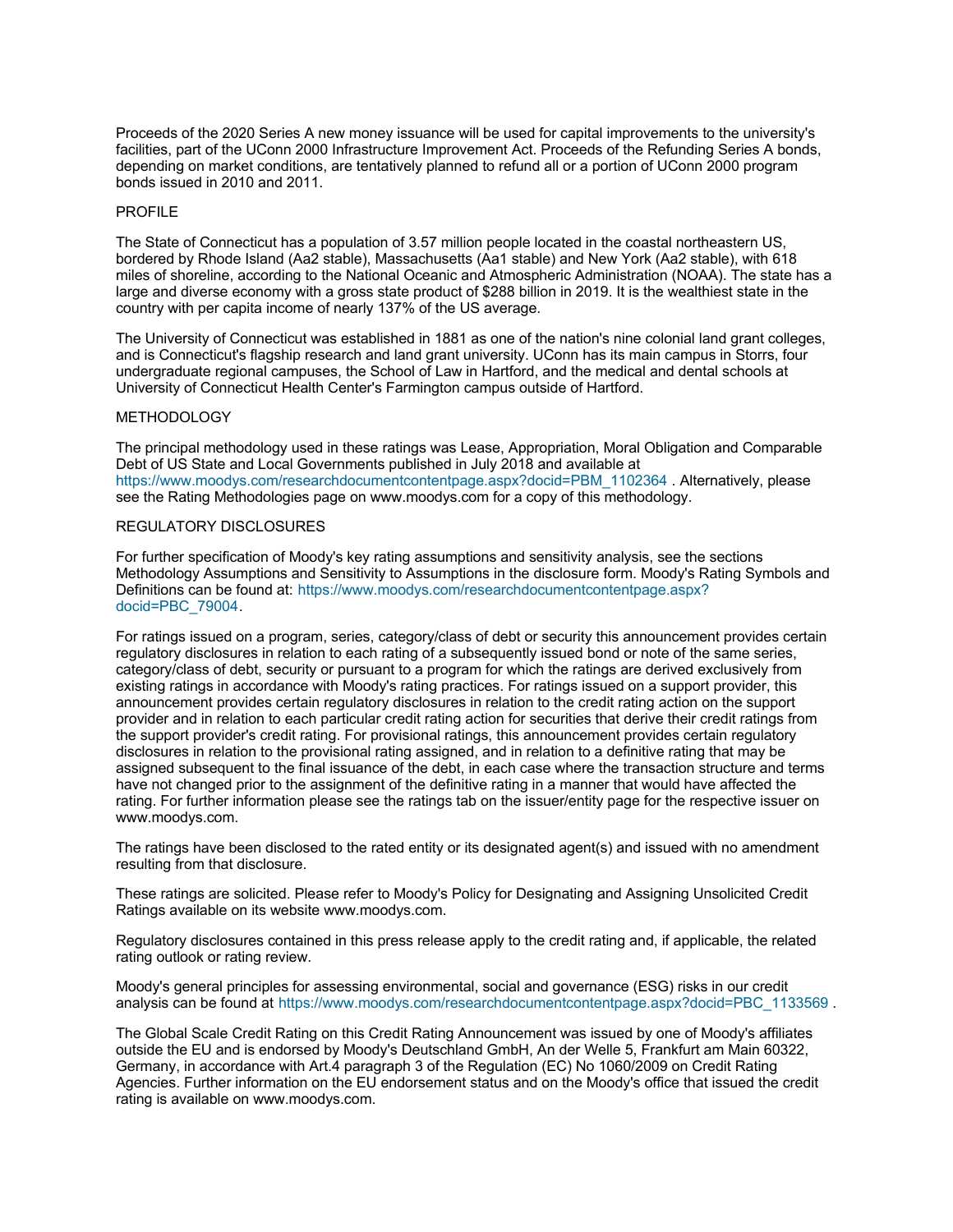Please see www.moodys.com for any updates on changes to the lead rating analyst and to the Moody's legal entity that has issued the rating.

Please see the ratings tab on the issuer/entity page on www.moodys.com for additional regulatory disclosures for each credit rating.

Marcia Van Wagner Lead Analyst State Ratings Moody's Investors Service, Inc. 7 World Trade Center 250 Greenwich Street New York 10007 US JOURNALISTS: 1 212 553 0376 Client Service: 1 212 553 1653

Genevieve Nolan Additional Contact State Ratings JOURNALISTS: 1 212 553 0376 Client Service: 1 212 553 1653

Releasing Office: Moody's Investors Service, Inc. 250 Greenwich Street New York, NY 10007 U.S.A JOURNALISTS: 1 212 553 0376 Client Service: 1 212 553 1653



© 2020 Moody's Corporation, Moody's Investors Service, Inc., Moody's Analytics, Inc. and/or their licensors and affiliates (collectively, "MOODY'S"). All rights reserved.

**CREDIT RATINGS ISSUED BY MOODY'S INVESTORS SERVICE, INC. AND/OR ITS CREDIT RATINGS AFFILIATES ARE MOODY'S CURRENT OPINIONS OF THE RELATIVE FUTURE CREDIT RISK OF ENTITIES, CREDIT COMMITMENTS, OR DEBT OR DEBT-LIKE SECURITIES, AND MATERIALS, PRODUCTS, SERVICES AND INFORMATION PUBLISHED BY MOODY'S (COLLECTIVELY, "PUBLICATIONS") MAY INCLUDE SUCH CURRENT OPINIONS. MOODY'S INVESTORS SERVICE DEFINES CREDIT RISK AS THE RISK THAT AN ENTITY MAY NOT MEET ITS CONTRACTUAL FINANCIAL OBLIGATIONS AS THEY COME DUE AND ANY ESTIMATED FINANCIAL LOSS IN THE EVENT OF DEFAULT OR IMPAIRMENT. SEE MOODY'S RATING SYMBOLS AND DEFINITIONS PUBLICATION FOR INFORMATION ON THE TYPES OF CONTRACTUAL FINANCIAL OBLIGATIONS ADDRESSED BY MOODY'S INVESTORS SERVICE CREDIT RATINGS. CREDIT RATINGS DO NOT ADDRESS ANY OTHER RISK, INCLUDING BUT NOT LIMITED TO: LIQUIDITY RISK, MARKET VALUE RISK, OR PRICE VOLATILITY. CREDIT RATINGS, NON-CREDIT ASSESSMENTS ("ASSESSMENTS"), AND OTHER OPINIONS INCLUDED IN MOODY'S PUBLICATIONS ARE NOT STATEMENTS OF CURRENT OR HISTORICAL FACT. MOODY'S PUBLICATIONS MAY ALSO INCLUDE QUANTITATIVE MODEL-BASED ESTIMATES OF CREDIT RISK AND RELATED OPINIONS OR COMMENTARY PUBLISHED BY MOODY'S ANALYTICS, INC. AND/OR ITS AFFILIATES. MOODY'S CREDIT RATINGS, ASSESSMENTS, OTHER OPINIONS AND PUBLICATIONS DO NOT CONSTITUTE OR PROVIDE INVESTMENT OR FINANCIAL ADVICE, AND MOODY'S CREDIT RATINGS, ASSESSMENTS, OTHER OPINIONS AND PUBLICATIONS ARE NOT AND DO NOT PROVIDE RECOMMENDATIONS TO PURCHASE, SELL, OR HOLD PARTICULAR SECURITIES. MOODY'S CREDIT RATINGS, ASSESSMENTS, OTHER OPINIONS AND PUBLICATIONS DO NOT COMMENT ON THE SUITABILITY OF AN INVESTMENT FOR ANY PARTICULAR INVESTOR. MOODY'S ISSUES ITS CREDIT RATINGS, ASSESSMENTS**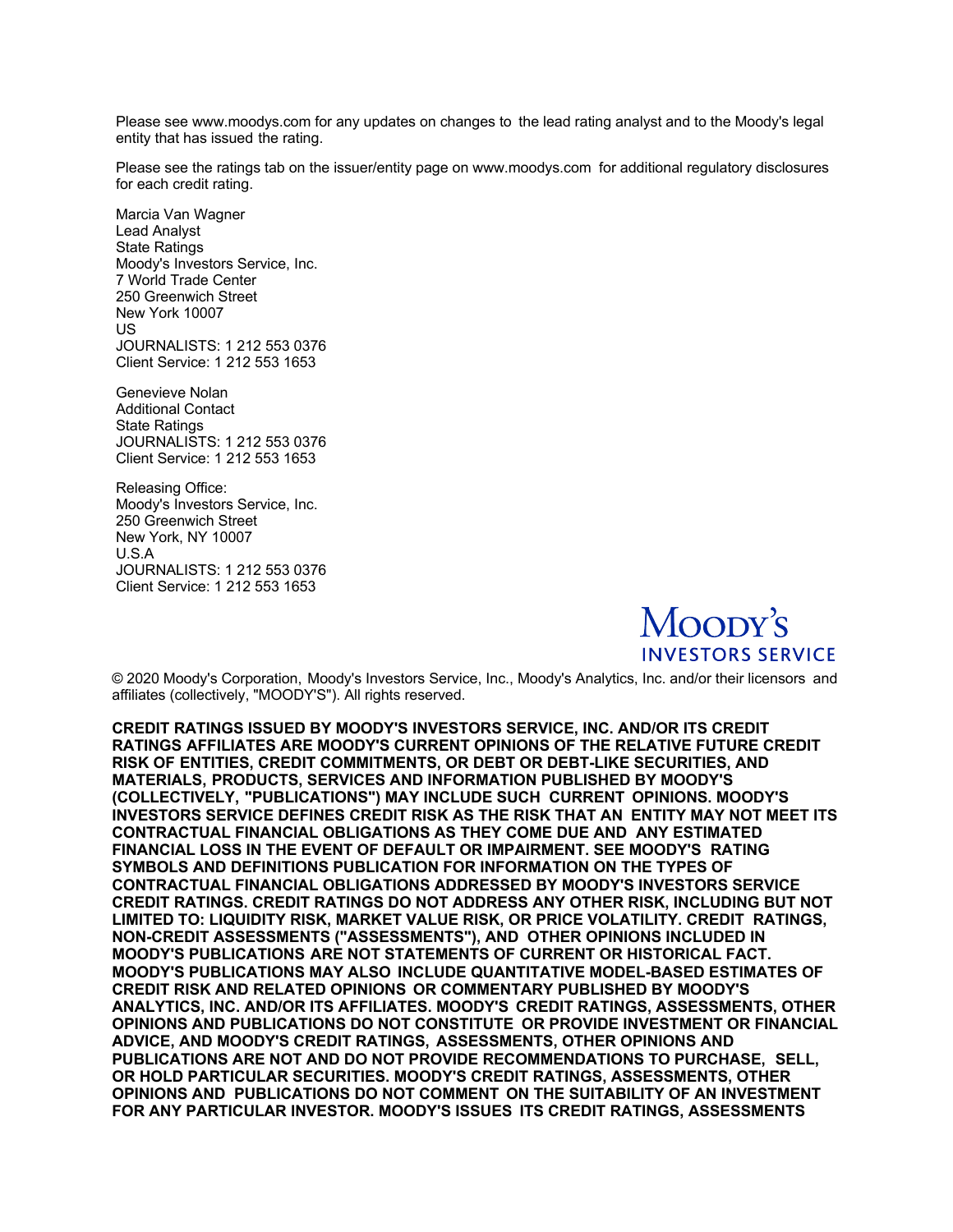### **AND OTHER OPINIONS AND PUBLISHES ITS PUBLICATIONS WITH THE EXPECTATION AND UNDERSTANDING THAT EACH INVESTOR WILL, WITH DUE CARE, MAKE ITS OWN STUDY AND EVALUATION OF EACH SECURITY THAT IS UNDER CONSIDERATION FOR PURCHASE, HOLDING, OR SALE.**

MOODY'S CREDIT RATINGS**,** ASSESSMENTS, OTHER OPINIONS, AND PUBLICATIONS ARE NOT INTENDED FOR USE BY RETAIL INVESTORS AND IT WOULD BE RECKLESS AND INAPPROPRIATE FOR RETAIL INVESTORS TO USE MOODY'S CREDIT RATINGS, ASSESSMENTS, OTHER OPINIONS OR PUBLICATIONS WHEN MAKING AN INVESTMENT DECISION. IF IN DOUBT YOU SHOULD CONTACT YOUR FINANCIAL OR OTHER PROFESSIONAL ADVISER.

ALL INFORMATION CONTAINED HEREIN IS PROTECTED BY LAW, INCLUDING BUT NOT LIMITED TO, COPYRIGHT LAW, AND NONE OF SUCH INFORMATION MAY BE COPIED OR OTHERWISE REPRODUCED, REPACKAGED, FURTHER TRANSMITTED, TRANSFERRED, DISSEMINATED, REDISTRIBUTED OR RESOLD, OR STORED FOR SUBSEQUENT USE FOR ANY SUCH PURPOSE, IN WHOLE OR IN PART, IN ANY FORM OR MANNER OR BY ANY MEANS WHATSOEVER, BY ANY PERSON WITHOUT MOODY'S PRIOR WRITTEN CONSENT.

MOODY'S CREDIT RATINGS**,** ASSESSMENTS, OTHER OPINIONS AND PUBLICATIONS ARE NOT INTENDED FOR USE BY ANY PERSON AS A BENCHMARK AS THAT TERM IS DEFINED FOR REGULATORY PURPOSES AND MUST NOT BE USED IN ANY WAY THAT COULD RESULT IN THEM BEING CONSIDERED A BENCHMARK.

All information contained herein is obtained by MOODY'S from sources believed by it to be accurate and reliable. Because of the possibility of human or mechanical error as well as other factors, however, all information contained herein is provided "AS IS" without warranty of any kind. MOODY'S adopts all necessary measures so that the information it uses in assigning a credit rating is of sufficient quality and from sources MOODY'S considers to be reliable including, when appropriate, independent third-party sources. However, MOODY'S is not an auditor and cannot in every instance independently verify or validate information received in the rating process or in preparing its Publications.

To the extent permitted by law, MOODY'S and its directors, officers, employees, agents, representatives, licensors and suppliers disclaim liability to any person or entity for any indirect, special, consequential, or incidental losses or damages whatsoever arising from or in connection with the information contained herein or the use of or inability to use any such information, even if MOODY'S or any of its directors, officers, employees, agents, representatives, licensors or suppliers is advised in advance of the possibility of such losses or damages, including but not limited to: (a) any loss of present or prospective profits or (b) any loss or damage arising where the relevant financial instrument is not the subject of a particular credit rating assigned by MOODY'S.

To the extent permitted by law, MOODY'S and its directors, officers, employees, agents, representatives, licensors and suppliers disclaim liability for any direct or compensatory losses or damages caused to any person or entity, including but not limited to by any negligence (but excluding fraud, willful misconduct or any other type of liability that, for the avoidance of doubt, by law cannot be excluded) on the part of, or any contingency within or beyond the control of, MOODY'S or any of its directors, officers, employees, agents, representatives, licensors or suppliers, arising from or in connection with the information contained herein or the use of or inability to use any such information.

NO WARRANTY, EXPRESS OR IMPLIED, AS TO THE ACCURACY, TIMELINESS, COMPLETENESS, MERCHANTABILITY OR FITNESS FOR ANY PARTICULAR PURPOSE OF ANY CREDIT RATING, ASSESSMENT, OTHER OPINION OR INFORMATION IS GIVEN OR MADE BY MOODY'S IN ANY FORM OR MANNER WHATSOEVER.

Moody's Investors Service, Inc., a wholly-owned credit rating agency subsidiary of Moody's Corporation ("MCO"), hereby discloses that most issuers of debt securities (including corporate and municipal bonds, debentures, notes and commercial paper) and preferred stock rated by Moody's Investors Service, Inc. have, prior to assignment of any credit rating, agreed to pay to Moody's Investors Service, Inc. for credit ratings opinions and services rendered by it fees ranging from \$1,000 to approximately \$2,700,000. MCO and Moody's investors Service also maintain policies and procedures to address the independence of Moody's Investors Service credit ratings and credit rating processes. Information regarding certain affiliations that may exist